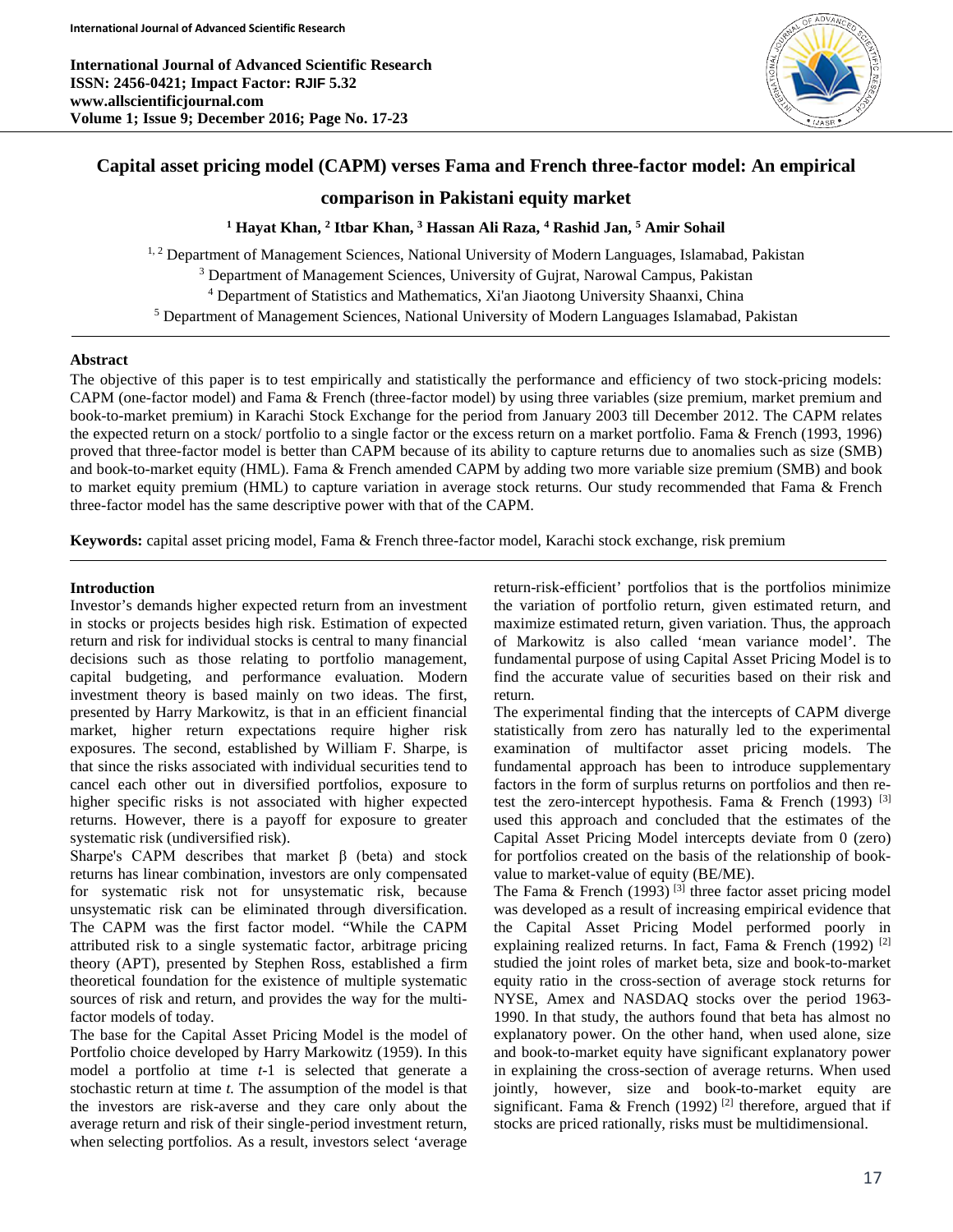Fama & French (1993)  $[3]$  develop three-factor model for capturing the time series average monthly returns and use external two variables to scrutinize the undervalued/overvalued stocks. Towards a three-factor model, the starting point for our analysis, is the following of time-series regression model in which the realized excess return on a risky portfolio (RPf) is regressed against the realized excess return on a stock market index M.

Fama-French three-factor model is a widely used model for forecasting of assets in portfolio management. It explains more than 90% of return from markets therefore, mostly used by investors and portfolio managers in order to forecast returns on their investments.

## **Review of literature**

Blume (1970)  $[14]$ , Black Jensen and Scholes (1972)  $[11]$  and Stambaugh (1982) found out the evidence that beta and average return have a linear relationship; for higher beta, the firm will give higher return and there will be high risk involves for higher beta therefore, the firm will give high return.

Basu  $(1977)$  <sup>[10]</sup> exposed "CAPM underestimates the future returns on high earnings to price stocks. They also cited Banz (1981) [13] where there was an appearance of the size effect that demonstrated the inability of the CAPM to capture returns of small stocks. Small size firms have higher average returns than large size firms; small firm's gives better returns on the basis of systematic risk."

Statman (1980) found out that stocks with high book-to-market equity ratios had returns that were not captured by market betas (CAPM).

Basu (1983) showed that (E/P) ratios have additional explanation power on US stocks as compare to size and beta. Ball  $(1978)$ <sup>[12]</sup> argued that E/P can serve as a proxy for unnamed factors in expected returns. The reason being that, when stocks have relatively higher risks and expected returns, their prices are likely to be lower relative to earnings and thus the E/P is likely to be higher too."

Ferson and Harvay (1991)<sup>[7]</sup> concluded from US stocks and bonds returns that the variation in market risk premium for beta is more important. But Fama & French  $(1992)$ <sup>[2]</sup> observed that single-factor model is inadequate to explain stock's returns. It doesn't fit in the real world, because there are several other factors affecting the stock return for example size, B/M ratios, P/E ratios, leverage ratios. Moreover, according to them, the market portfolio in CAPM doesn't take into consideration the real world assets. Therefore, it cannot explain true risk and the expected return of an investment.

Bhardwaj and Brooks (1993) observed that the systematic risk varies according to market conditions i.e. the systematic risk for bullish-market is different from systematic risk in bearishmarket.

Pettengil, Sundaran and Mathur (1995)<sup>[8]</sup> observed that the inconsistent results of studies testing relationship between risk and return is due to the conditional nature of the relationship between the beta and realized returns. According to them, when the realized returns are used, the relationship between beta and expected returns is conditional on the excessive market returns. They concluded that positive relationship exists between beta and returns during up-market and negative relationship exists during down-market.

Fama & French (1992)<sup>[2]</sup> found that beta has little or no ability in explaining variation in stock returns that is why they use variables such as size of the firm and the book-to-market value of equity to make variation in stock returns more reliable.

Connor and Senghal (2001) tested Fama & French three-factor model in Indian stock exchange. They tested both CAPM and Fama & French three-factor model and to observe which model is effective to predict portfolio returns in India's stock market. They took sample of CRISIL 500 and S&P 500 index in the US. Then they created six portfolios from the intersection of two sizes and three book-to-market equity group (S/L, S/M, S/H, B/L, B/M, and B/H). They presented their decision on the basis of intercept. They first looked at the level of intercept and their t-statistic, and then concluded that the three-factor model was superior because of the evidence provided by the intercepts of the time series regressions on the two asset-pricing models."

Pedro, B. de Ocampo, Jr (2003) tested the three factor model developed by Fama and MacBeth to found risk return relationship. They tested both unconditional as well as conditional CAPM. The results strongly supported conditional CAPM relationship between risk and returns but found weak relationship between risk and returns for unconditional CAPM. Tang, G., Shum (2004) conducted a study to test CAPM validity at Singapore stock market over the period 1986 through 1998. The sample included 144 listed stocks at Singapore Stock Exchange. The unconditional test showed weak positive relationship between risk and returns while the conditional test found significant relationship between risk and realized returns.

# **Data and methodology**

The objective of this paper is to test empirically and statistically the performance and efficiency of two stockpricing models. Fifty company's data has used. The data was collected from the following sources. From the websites of KSE (Karachi Stock Exchange), business recorder, yahoo finance and State Bank of Pakistan website. This research base on cross sectional data which sample regression is applied on CAPM using data for the period from January 2003 to December 2012. The share prices and market index data have been obtained from Karachi Stock Exchange and annual reports of the companies obtained from their websites. This study focuses on individual stock not on portfolios. In order to conduct study this research base on cross sectional data which sample regression is applied on CAPM. We follow Capital Asset Pricing Model (CAPM). For these accounting variables, we match the accounting data for all fiscal year-ends in calendar year (January 2003–December 2012). Capital Asset Pricing Model (CAPM) is based on the idea that the returns of individual assets are subjective by the market itself.

## **CAPM Model Specification CAPM and Fama & French Model Specification**

The CAPM and Fama & French three-factor approach by performing cross-sectional regression on monthly returns against the variables in the following equation:

$$
R_i - R_f = \alpha + \beta_1 (R_m - R_f) \tag{1}
$$

And

$$
R_i - R_f = \alpha + \beta_1 (R_m - R_f) + \beta_2 (SMB) + \beta_3 (HML)
$$
 (2)

Where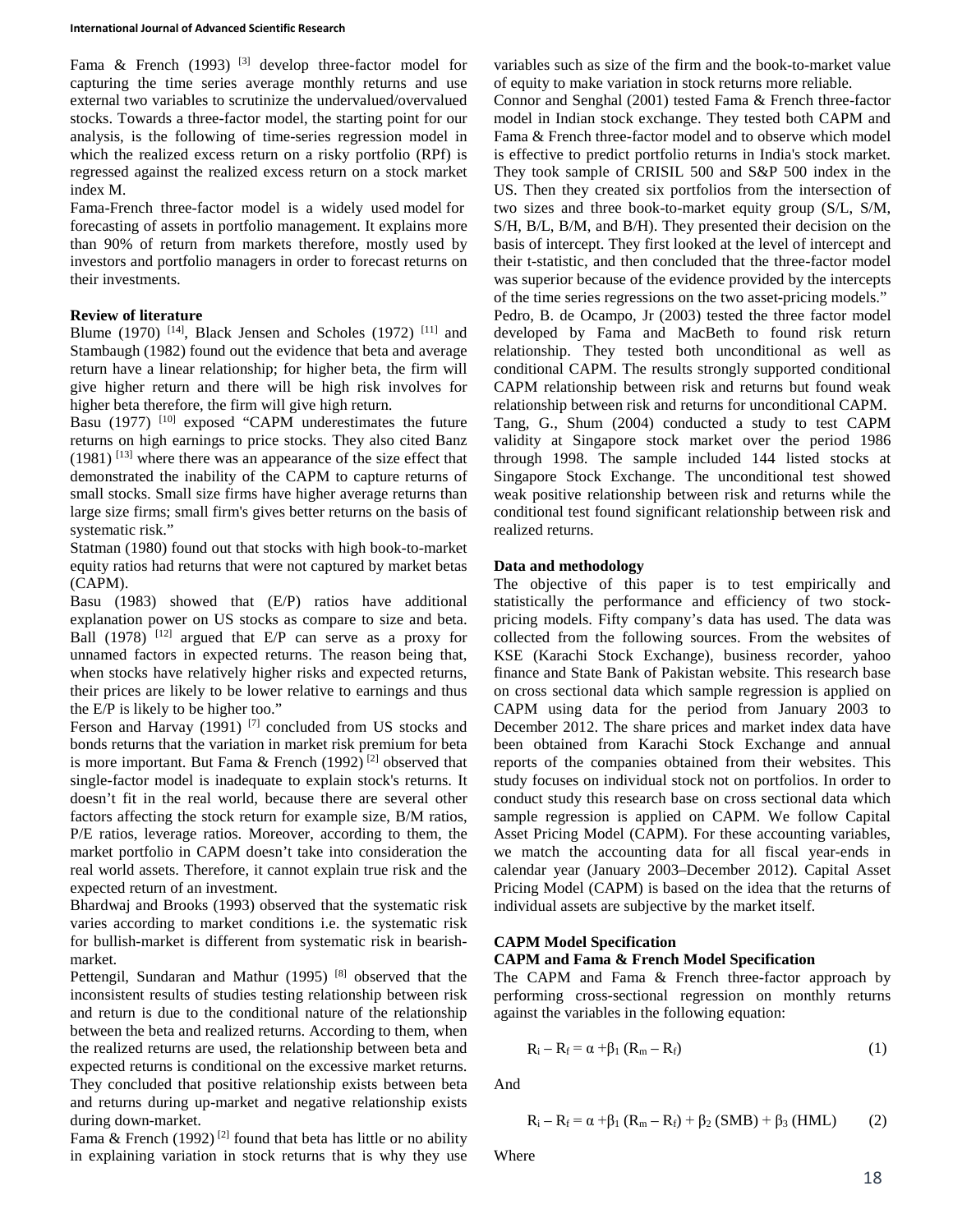#### **International Journal of Advanced Scientific Research**

- $R_i$  = Security returns = (previous price current price)/ previous price or  $(p_1 - p_0)/p_0$
- $R_m$  = Return on Market Portfolio = (Index<sub>1</sub>-Index<sub>0</sub>)/ Index<sub>0</sub>
- $R_f$  = Risk free rate = T-bill rates.
- $R_m R_f$  = The excess return on a individual selected stocks.
- $R_m R_f$  = The excess return on a broad market portfolio.
- $SMB = The difference between the return on a portfolio of$ small stocks and the return on a portfolio of Big stocks (SMB).
- $HML$  = The difference between the return on a portfolio of high-book-to-market stocks and low-book-to- market stocks (HML).

The regression model is a conventional one, resulting in an alpha, Beta, R-square, adjusted R-square, F-values and Tvalues, and an error term for each stock. The error term is a normally distributed variable with a zero mean. We have selected fifty firms, for this study, the excess the returns of these companies are our dependent variable ( $\text{Ri-Rf}$ ).  $\text{R}_{\text{m}}\text{-R}_{\text{f}}$ (Market premium), SmB (Size premium) and HmL (Value premium/(value stocks) or independent variables.

The result of the regression analysis is given in the table below. Individual excess security returns is dependent and market excess returns is our independent variable. From these result the following relationship can be established.

Security Risk Premium =  $\alpha + \beta$  (Market Risk premium)<br>SBB =  $\alpha + \beta$  (MBB)  $\pm$  *β* (MDD)

$$
SKP = \alpha + \beta \text{ (MKP)}
$$
\n
$$
SDP = 0.011 + 0.0.011
$$

 $SPR = 0.011 + 0.0.911$  MRP

From the result of regression investigation we can say that a 100% change in market returns leads to 91.1% positive change in our security returns.

 $R<sup>2</sup>$  is the coefficient of determination and is defined as the proportion of the total variation in dependent variable explained by the variation in independent variable. If  $\mathbb{R}^2$  was closed to 1 this would mean perfect correlation, whereas, if it was closed to 0, it would mean that the independent variables would not have any explanatory power on the dependant variable. The actual value determined for  $\mathbb{R}^2$  is 0.626 (i.e. 62.6) %) which suggests that the model is good in explaining the size effect.

In ANOVA value of regression sum of squares are greater than their residual sum of squares value signifying that the dependency between variables has a good fit.

# **Analysis and results**

# **Analysis of CAPM**

| . .     | tl a   | -value | m                  | t(ß`      | D<br>$- - -$<br>⁄ alue | $\sim$<br>⊿-value | -<br><b>K-Square</b> | <b>Adjusted R-Square</b> |
|---------|--------|--------|--------------------|-----------|------------------------|-------------------|----------------------|--------------------------|
| 0.01151 | . 6289 | 0.1088 | .1011 <sup>F</sup> | 7700<br>. | 6.6897<br>' – I 4      | 05<br>95.4960     | 0.6262               | 0.6196                   |
|         |        |        |                    |           |                        |                   |                      |                          |

### **P-values**

P-value for  $\alpha$  (alpha) is 0.108 we can say that parameter  $\alpha$ 

### **Analysis of Fama & French three factor model**

(alpha) is insignificant. This value demonstrates that the model is a good model for stock valuation.

| Summary output               |              |                       |            |                  |                |              |             |
|------------------------------|--------------|-----------------------|------------|------------------|----------------|--------------|-------------|
| <b>Regression Statistics</b> |              |                       |            |                  |                |              |             |
| Multiple R                   | 0.863532     |                       |            |                  |                |              |             |
| R Square                     | 0.745687     |                       |            |                  |                |              |             |
| <b>Adjusted R Square</b>     | 0.731816     |                       |            |                  |                |              |             |
| <b>Standard Error</b>        | 0.042663     |                       |            |                  |                |              |             |
| <b>Observations</b>          | 59           |                       |            |                  |                |              |             |
| <b>ANOVA</b>                 |              |                       |            |                  |                |              |             |
|                              | Df           | SS                    | <b>MS</b>  | $\boldsymbol{F}$ | Significance F |              |             |
| Regression                   | 3            | 0.293538              | 0.097846   | 53.75638         | $2.31E-16$     |              |             |
| Residual                     | 55           | 0.10011               | 0.00182    |                  |                |              |             |
| Total                        | 58           | 0.393647              |            |                  |                |              |             |
|                              | Coefficients | <b>Standard Error</b> | T Stat     | P-value          | Lower $95%$    | Upper $95\%$ | Lower 95.0% |
| Intercept                    | 1.82E-05     | 0.006073              | 0.003002   | 0.997616         | $-0.01215$     | 0.012189     | $-0.01215$  |
| X Variable 1                 | $-0.03998$   | 0.095861              | $-0.41709$ | 0.678239         | $-0.23209$     | 0.152127     | $-0.23209$  |
| X Variable 2                 | $-0.12084$   | 0.022305              | $-5.4175$  | 1.38E-06         | $-0.16554$     | $-0.07614$   | $-0.16554$  |
| X Variable 3                 | 0.869834     | 0.080458              | 10.81103   | 3.17E-15         | 0.708593       | 1.031076     | 0.708593    |

The outcome of the regression analysis is given in the above table. Individual excess security returns is dependent and market excess returns is our independent variable. From these result the following relationship can be established.

Security Risk Premium =  $\alpha + \beta$ 1 (SMB) +  $\beta$ 2 (HML)  $+ \beta$ 3 (Rm-Rf)  $SRP = \alpha + \beta (MRP)$  $SPR = 1.82E-05 + (-0.03998)$  (SMB) + (- $0.12084$ ) (HML) + (0.869834) (Rm-Rf) SPR = 1.82E-05 - 0.03998 (SMB) -  $0.12084$  (HML) + 0.869834 (Rm-Rf)

From the outcome of regression analysis we can say that a 100% in small minus big firms returns leads to 3.99 % negative change in our security returns.

Cent percent change in high minus large book to market ratios firms returns leads to 12.08 % negative change in our security returns.

Cent percent change in market excess returns leads to 86.89 % positive change in our security returns.

 $R<sup>2</sup>$  is the coefficient of determination, and is defined as the proportion of the total variation in dependent variable. If  $\mathbb{R}^2$ was close to 1 this would mean perfect correlation, where as if it was close to 0, it would mean that the independent variables would not have any explanatory power on the dependant variable. The actual value determined for  $R^2=0.745$  (i.e 74.5)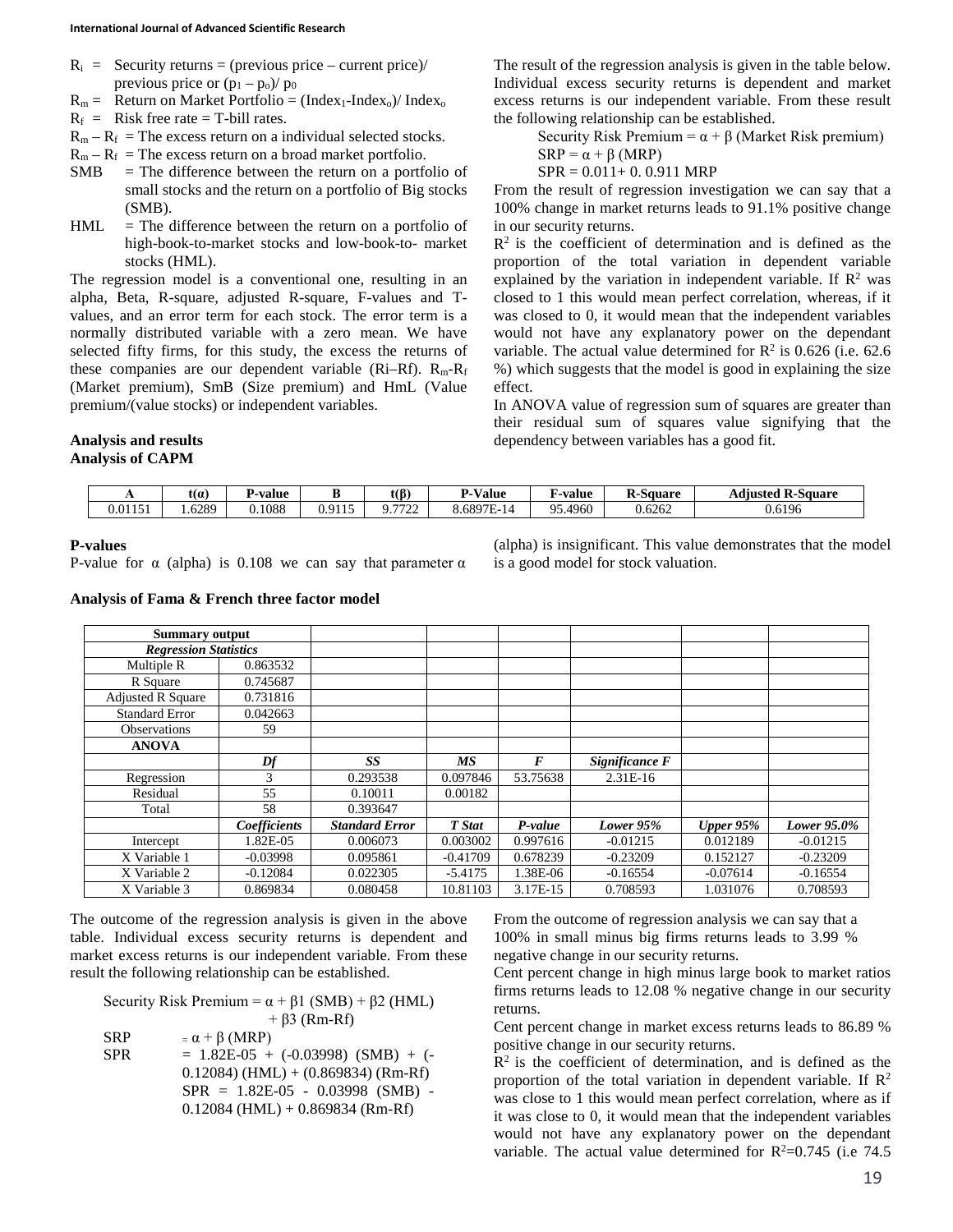#### **International Journal of Advanced Scientific Research**

%), which suggests that the model is good in explaining the size effect.

In ANOVA value of regression sum of squares are greater than their residual sum of squares value signifying that the dependency between variables has a good fit.

## **P-values**

P-value for α (alpha) is 0.99 we can say that parameter **α** (alpha) is significant.

|                |         | t(a)   | P-value |           | $t(\beta)$ | <b>P-Value</b> | <b>F-value</b> | <b>R-Square</b> | <b>Adjusted R-Square</b> |
|----------------|---------|--------|---------|-----------|------------|----------------|----------------|-----------------|--------------------------|
| Intercept      | .82E-05 | 0.9976 | 0.9976  |           |            |                | 2.31E-16       | 0.7456          | 0.7318                   |
| $X-1$ SMB      |         |        |         | $-0.0399$ | 0.678239   | 0.678239       |                |                 |                          |
| X-2 HML        |         |        |         | $-0.1208$ | .38E-06    | .38E-06        |                |                 |                          |
| $X-3(Rm - Rf)$ |         |        |         | 0.8698    | 3.17E-15   | 17E-15         |                |                 |                          |

| Table 1       |              |             |                  |                  |                  |                  |                |                  |               |  |  |  |
|---------------|--------------|-------------|------------------|------------------|------------------|------------------|----------------|------------------|---------------|--|--|--|
| Firms         | $\mathbf{A}$ | $t(\alpha)$ | P-value          | B                | $t(\beta)$       | P-Value          | <b>F-value</b> | <b>R-Square</b>  | Adj. R-Square |  |  |  |
| <b>GADT</b>   | (0.0132)     | (0.9368)    | 0.3529           | 0.8769           | 4.7116           | 0.0000           | 22.1990        | 0.2839           | 0.2711        |  |  |  |
| <b>BNWM</b>   | (0.0012)     | (0.0687)    | 0.9455           | 0.4891           | 2.1378           | 0.0369           | 4.5702         | 0.0755           | 0.0589        |  |  |  |
| <b>IBFL</b>   | 0.0043       | 0.2240      | 0.8235           | 0.8704           | 3.4820           | 0.0010           | 12.1243        | 0.1780           | 0.1633        |  |  |  |
| <b>ACPL</b>   | 0.0155       | 1.0082      | 0.3176           | 0.5653           | 2.7794           | 0.0074           | 7.7251         | 0.1194           | 0.1039        |  |  |  |
| <b>BWCL</b>   | (0.0011)     | (0.0621)    | 0.9507           | 0.9824           | 4.2281           | 0.0001           | 17.8772        | 0.2388           | 0.2254        |  |  |  |
| <b>CHCC</b>   | (0.0037)     | (0.1554)    | 0.8771           | 0.7393           | 2.3795           | 0.0207           | 5.6618         | 0.0904           | 0.0744        |  |  |  |
| <b>DGKC</b>   | (0.0033)     | (0.2695)    | 0.7885           | 1.1812           | 7.3606           | 0.0000           | 54.1782        | 0.4873           | 0.4783        |  |  |  |
| <b>FCCL</b>   | (0.0135)     | (0.6292)    | 0.5317           | 1.1780           | 4.1478           | 0.0001           | 17.2038        | 0.2318           | 0.2184        |  |  |  |
| <b>LUCK</b>   | 0.0365       | 1.1748      | 0.2450           | 1.7337           | 4.2266           | 0.0001           | 17.8638        | 0.2386           | 0.2253        |  |  |  |
| <b>MLCF</b>   | (0.0122)     | (0.7332)    | 0.4664           | 1.0638           | 4.8387           | 0.0000           | 23.4128        | 0.2912           | 0.2787        |  |  |  |
| <b>PHMP</b>   | 0.0706       | 1.0524      | 0.2971           | 1.7654           | 1.9932           | 0.0510           | 3.9728         | 0.0652           | 0.0488        |  |  |  |
| <b>PAKT</b>   | 0.0073       | 0.2899      | 0.7730           | 0.9642           | 2.8979           | 0.0053           | 8.3976         | 0.1284           | 0.1131        |  |  |  |
| <b>ATRL</b>   | 0.0256       | 0.6296      | 0.5314           | 1.5114           | 2.8160           | 0.0067           | 7.9300         | 0.1221           | 0.1067        |  |  |  |
| <b>NRL</b>    | 0.0050       | 0.1782      | 0.8592           | 1.2962           | 3.5124           | 0.0009           | 12.3372        | 0.1779           | 0.1635        |  |  |  |
| PRL           | (0.0029)     | (0.1328)    | 0.8948           | 1.1524           | 4.0678           | 0.0001           | 16.5469        | 0.2250           | 0.2114        |  |  |  |
| <b>KESC</b>   | (0.0374)     | (1.2986)    | 0.1993           | 1.0265           | 2.7035           | 0.0090           | 7.3088         | 0.1137           | 0.0981        |  |  |  |
| <b>PSO</b>    | (0.0122)     | (1.5478)    | 0.1272           | 0.8555           | 8.2128           | 0.0000           | 67.4504        | 0.5420           | 0.5340        |  |  |  |
| <b>SHELL</b>  | (0.0063)     | (0.4596)    | 0.6475           | 0.7160           | 3.9666           | 0.0002           | 15.7343        | 0.2163           | 0.2026        |  |  |  |
| SNGP          | (0.0357)     | (1.7096)    | 0.0928           | 0.9678           | 3.5126           | 0.0009           | 12.3385        | 0.1779           | 0.1635        |  |  |  |
| SSGC          | (0.0224)     | (1.7910)    | 0.0786           | 0.9806           | 5.9503           | 0.0000           | 35.4056        | 0.3832           | 0.3723        |  |  |  |
| <b>MARI</b>   | 0.0294       | 0.7889      | 0.4334           | 1.5628           | 3.1721           | 0.0024           | 10.0623        | 0.1500           | 0.1351        |  |  |  |
| OGDC          | (0.0121)     | (0.9783)    | 0.3320           | 1.1414           | 6.9870           | 0.0000           | 48.8185        | 0.4613           | 0.4519        |  |  |  |
| POL           | (0.0166)     | (1.0980)    | 0.2768           | 1.2797           | 6.4208           | 0.0000           | 41.2264        | 0.4197           | 0.4095        |  |  |  |
| $\text{INIL}$ | 0.0021       | 0.0983      | 0.9220           | 0.6645           | 2.3335           | 0.0232           | 5.4450         | 0.0872           | 0.0712        |  |  |  |
| <b>AGTL</b>   | 0.0061       | 0.4900      | 0.6260           | 0.6897           | 4.1874           | 0.0001           | 17.5344        | 0.2353           | 0.2218        |  |  |  |
| <b>ATLH</b>   | 0.0126       | 0.6783      | 0.5004           | 0.5582           | 2.2786           | 0.0265           | 5.1921         | 0.0835           | 0.0674        |  |  |  |
| <b>HCAR</b>   | (0.0256)     | (1.2029)    | 0.2340           | 1.4541           | 5.1777           | 0.0000           | 26.8081        | 0.3199           | 0.3079        |  |  |  |
| <b>INDU</b>   | 0.0050       | 0.3860      | 0.7009           | 1.0219           | 5.9912           | 0.0000           | 35.8945        | 0.3864           | 0.3756        |  |  |  |
| <b>MTL</b>    | 0.0010       | 0.0810      | 0.9358           | 0.4009           | 2.4932           |                  | 6.2161         |                  | 0.0825        |  |  |  |
|               |              |             |                  |                  |                  | 0.0156<br>0.0002 | 16.0349        | 0.0983<br>0.2196 |               |  |  |  |
| <b>PSMC</b>   | 0.0086       | 0.5372      | 0.5932<br>0.8185 | 0.8492<br>0.6512 | 4.0044<br>6.2928 | 0.0000           |                |                  | 0.2059        |  |  |  |
| <b>ENGRO</b>  | (0.0018)     | (0.2305)    |                  |                  |                  |                  | 39.5991        | 0.4099           | 0.3996        |  |  |  |
| <b>FFBL</b>   | (0.0009)     | (0.0781)    | 0.9381           | 0.8881           | 5.9969           | 0.0000           | 35.9630        | 0.3869           | 0.3761        |  |  |  |
| <b>FFC</b>    | (0.0084)     | (0.9780)    | 0.3322           | 0.4615           | 4.0548           | 0.0002           | 16.4417        | 0.2239           | 0.2103        |  |  |  |
| <b>PKGS</b>   | 0.0064       | 0.5771      | 0.5661           | 0.5798           | 3.9336           | 0.0002           | 15.4735        | 0.2135           | 0.1997        |  |  |  |
| <b>BATA</b>   | 0.0597       | 1.0882      | 0.2811           | 0.8630           | 1.1915           | 0.2384           | 1.4196         | 0.0243           | 0.0072        |  |  |  |
| <b>NESTLE</b> | 0.0993       | 0.6786      | 0.5001           | 2.2801           | 1.1802           | 0.2428           | 1.3929         | 0.0239           | 0.0067        |  |  |  |
| <b>ULEVER</b> | (0.0025)     | (0.4358)    | 0.6647           | 0.3124           | 4.0530           | 0.0002           | 16.4271        | 0.2237           | 0.2101        |  |  |  |
| <b>GHGL</b>   | 0.0007       | 0.0501      | 0.9602           | 0.3908           | 2.1885           | 0.0327           | 4.7895         | 0.0775           | 0.0613        |  |  |  |
| ABOT          | (0.0001)     | (0.0051)    | 0.9960           | 0.5750           | 3.1269           | 0.0028           | 9.7774         | 0.1464           | 0.1314        |  |  |  |
| ICI           | (0.0044)     | (0.3747)    | 0.7093           | 1.0469           | 6.7370           | 0.0000           | 45.3877        | 0.4433           | 0.4335        |  |  |  |
| <b>SIEM</b>   | 0.0168       | 1.0934      | 0.2788           | 0.5431           | 2.6744           | 0.0098           | 7.1523         | 0.1115           | 0.0959        |  |  |  |
| <b>THAL</b>   | 0.0237       | 1.2325      | 0.2228           | 0.6396           | 2.5239           | 0.0144           | 6.3702         | 0.1005           | 0.0847        |  |  |  |
| <b>NML</b>    | (0.0019)     | (0.1283)    | 0.8983           | 1.5866           | 7.9490           | 0.0000           | 63.1868        | 0.5257           | 0.5174        |  |  |  |
| COLG          | 0.0464       | 1.6660      | 0.1012           | 0.1830           | 0.4976           | 0.6207           | 0.2476         | 0.0043           | (0.0131)      |  |  |  |
| <b>PSEL</b>   | 0.0341       | 1.4767      | 0.1453           | 0.7291           | 2.3935           | 0.0200           | 5.7289         | 0.0913           | 0.0754        |  |  |  |
| <b>LOTPTA</b> | (0.0329)     | (2.7178)    | 0.0087           | 1.0551           | 6.5988           | 0.0000           | 43.5441        | 0.4331           | 0.4231        |  |  |  |
| <b>KOHE</b>   | (0.0268)     | (1.5267)    | 0.1324           | 0.4445           | 1.9180           | 0.0601           | 3.6788         | 0.0606           | 0.0441        |  |  |  |
| <b>HUBC</b>   | (0.0217)     | (2.5080)    | 0.0150           | 0.6147           | 5.3825           | 0.0000           | 28.9711        | 0.3370           | 0.3254        |  |  |  |
| GATI          | 0.0036       | 0.1484      | 0.8826           | 0.4630           | 1.4654           | 0.1483           | 2.1475         | 0.0363           | 0.0194        |  |  |  |
| <b>DREL</b>   | 0.0309       | 0.8563      | 0.3954           | 0.8412           | 1.7643           | 0.0830           | 3.1128         | 0.0518           | 0.0351        |  |  |  |
| <b>PNSC</b>   | 0.0123       | 0.5272      | 0.6001           | 1.6017           | 5.1842           | 0.0000           | 26.8761        | 0.3204           | 0.3085        |  |  |  |
| Firms         |              |             |                  |                  |                  |                  |                |                  |               |  |  |  |
| <b>GADT</b>   | 0.011511     | 1.628914    | 0.108846         | 0.911531         | 9.772208         | 8.6897E-14       | 95.49605835    | 0.626219847      | 0.619662301   |  |  |  |
| <b>BNWM</b>   |              |             |                  |                  |                  |                  |                |                  |               |  |  |  |
| <b>IBFL</b>   |              |             |                  |                  |                  |                  |                |                  |               |  |  |  |

# 20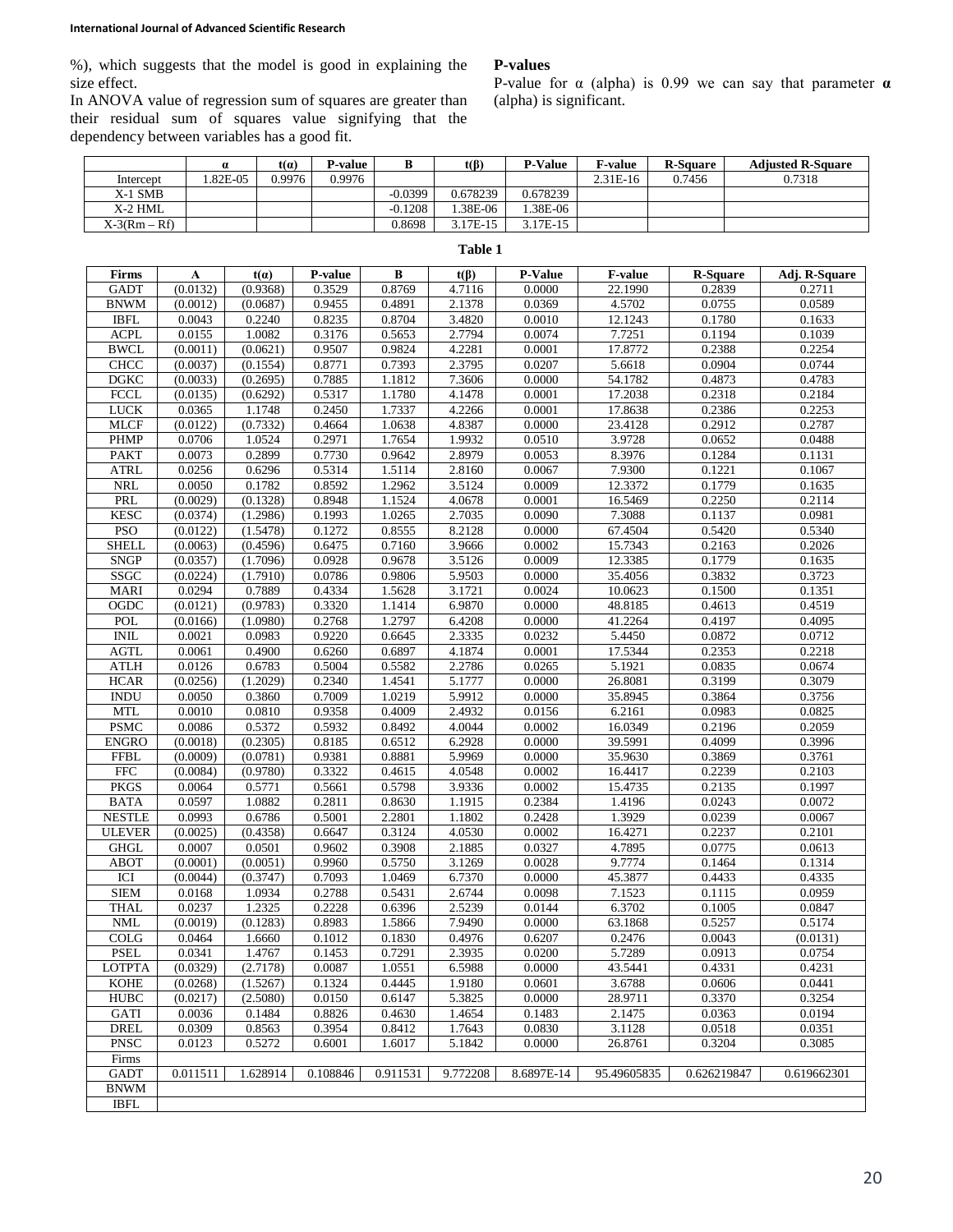**Table 2:** Regression Result of Fama French 3-factor model

| <b>Companies</b>     | $\alpha$  | t(a)      | <b>P-value</b>      | B         | $t(\beta)$ | <b>P-Value</b> | <b>F-value</b> | R-Square | <b>Adjusted R-Square</b> |
|----------------------|-----------|-----------|---------------------|-----------|------------|----------------|----------------|----------|--------------------------|
| <b>Big Firms</b>     |           |           |                     |           |            |                |                |          |                          |
| <b>PSO</b>           | (0.012)   | (1.548)   | 0.127               | 0.855     | 8.213      | 0.000          | 67.450         | 0.542    | 0.534                    |
| <b>FFC</b>           | (0.008)   | (0.978)   | 0.332               | 0.461     | 4.055      | 0.000          | 16.442         | 0.224    | 0.210                    |
| <b>HUBC</b>          | (0.022)   | (2.508)   | 0.015               | 0.615     | 5.382      | 0.000          | 28.971         | 0.337    | 0.325                    |
| POL                  | (0.011)   | (0.795)   | 0.430               | 1.241     | 6.712      | 0.000          | 45.047         | 0.441    | 0.432                    |
| <b>SNGP</b>          | (0.011)   | (0.795)   | 0.430               | 1.241     | 6.712      | 0.000          | 45.047         | 0.441    | 0.432                    |
| <b>FFBL</b>          | (0.001)   | (0.078)   | 0.938               | 0.888     | 5.997      | 0.000          | 35.963         | 0.387    | 0.376                    |
| <b>NESTLE</b>        | 0.099     | 0.679     | 0.500               | 2.280     | 1.180      | 0.243          | 1.393          | 0.024    | 0.007                    |
| <b>KSEC</b>          | (0.025)   | (1.372)   | 0.175               | 1.167     | 4.902      | 0.000          | 24.026         | 0.297    | 0.284                    |
| $\rm NRL$            | 0.003     | 0.181     | 0.857               | 0.973     | 4.156      | 0.000          | 17.275         | 0.233    | 0.219                    |
| <b>ENGRO</b>         | (0.002)   | (0.231)   | 0.819               | 0.651     | 6.293      | 0.000          | 39.599         | 0.410    | 0.400                    |
| <b>ULEVER</b>        | (0.003)   | (0.436)   | 0.665               | 0.312     | 4.053      | 0.000          | 16.427         | 0.224    | 0.210                    |
| <b>LOTPTA</b>        | (0.033)   | (2.718)   | 0.009               | 1.055     | 6.599      | 0.000          | 43.544         | 0.433    | 0.423                    |
| <b>SHELL</b>         | (0.018)   | (1.463)   | 0.149               | 0.642     | 4.023      | 0.000          | 16.182         | 0.221    | 0.207                    |
| SSGC                 | (0.021)   | (1.680)   | 0.098               | 1.248     | 7.517      | 0.000          | 56.512         | 0.498    | 0.489                    |
| <b>PAKT</b>          | 0.010     | 0.541     | 0.591               | 1.091     | 4.612      | 0.000          | 21.274         | 0.272    | 0.259                    |
| <b>Small Firms</b>   |           |           |                     |           |            |                |                |          |                          |
| <b>PSEL</b>          | 0.0341    | 1.4767    | 0.1453              | 0.7291    | 2.3935     | 0.0200         | 5.7289         | 0.0913   | 0.0754                   |
| <b>CHCC</b>          | (0.0110)  | (0.4685)  | 0.6412              | (0.7386)  | (2.3782)   | 0.0208         | 5.6557         | 0.0903   | 0.0743                   |
| <b>SIEM</b>          | 0.0168    | 1.0934    | 0.2788              | 0.5431    | 2.6744     | 0.0098         | 7.1523         | 0.1115   | 0.0959                   |
| <b>ACPL</b>          | 0.0155    | 1.0082    | $0.\overline{3176}$ | 0.5653    | 2.7794     | 0.0074         | 7.7251         | 0.1194   | 0.1039                   |
| PRL                  | (0.0083)  | (0.3760)  | 0.7083              | 1.0873    | 3.7210     | 0.0005         | 13.8462        | 0.1954   | 0.1813                   |
| <b>ATRL</b>          | (0.0044)  | (0.2082)  | 0.8358              | 1.3554    | 4.8116     | 0.0000         | 23.1519        | 0.2889   | 0.2764                   |
| <b>MARI</b>          | 0.0092    | 0.4812    | 0.6322              | 0.9865    | 3.9093     | 0.0002         | 15.2824        | 0.2114   | 0.1976                   |
| COLG                 | 0.0464    | 1.6660    | 0.1012              | 0.1830    | 0.4976     | 0.6207         | 0.2476         | 0.0043   | (0.0131)                 |
| <b>HCAR</b>          | (0.0256)  | (1.2029)  | 0.2340              | 1.4541    | 5.1777     | 0.0000         | 26.8081        | 0.3199   | 0.3079                   |
| $\operatorname{MTL}$ | 0.0010    | 0.0810    | 0.9358              | 0.4009    | 2.4932     | 0.0156         | 6.2161         | 0.0983   | 0.0825                   |
| <b>GHGL</b>          | 0.0007    | 0.0501    | 0.9602              | 0.3908    | 2.1885     | 0.0327         | 4.7895         | 0.0775   | 0.0613                   |
| <b>GADT</b>          | (0.0149)  | (1.0759)  | 0.2865              | 0.8970    | 4.9092     | 0.0000         | 24.1005        | 0.2972   | 0.2848                   |
| <b>THAL</b>          | 0.0237    | 1.2325    | 0.2228              | 0.6396    | 2.5239     | 0.0144         | 6.3702         | 0.1005   | 0.0847                   |
| <b>BATA</b>          | 0.0597    | 1.0882    | 0.2811              | 0.8630    | 1.1915     | 0.2384         | 1.4196         | 0.0243   | 0.0072                   |
| <b>BNWM</b>          | (0.0056)  | (0.3260)  | 0.7456              | 0.5430    | 2.3830     | 0.0205         | 5.6788         | 0.0906   | 0.0746                   |
| <b>High B/M</b>      |           |           |                     |           |            |                |                |          |                          |
| <b>GADT</b>          | (0.01005) | (0.42428) | 0.67296             | 0.94330   | 3.01698    | 0.00381        | 9.10218        | 0.13770  | 0.12257                  |
| <b>MLCF</b>          | (0.00789) | (0.41595) | 0.67901             | 0.95300   | 3.80508    | 0.00035        | 14.47860       | 0.20256  | 0.18857                  |
| NML                  | 0.01304   | 0.31521   | 0.75375             | 1.62546   | 2.97575    | 0.00428        | 8.85507        | 0.13446  | 0.11928                  |
| <b>DGKC</b>          | 0.00287   | 0.16798   | 0.86720             | 1.06340   | 4.70939    | 0.00002        | 22.17838       | 0.28011  | 0.26748                  |
| <b>KOHE</b>          | 0.03401   | 1.95237   | 0.05581             | (0.09477) | (3.43497)  | 0.00111        | 11.79899       | 0.17150  | 0.15696                  |
| <b>BNWM</b>          | 0.01547   | 0.74843   | 0.45728             | (0.05264) | (1.60780)  | 0.11340        | 2.58503        | 0.04338  | 0.02660                  |
| <b>PKGS</b>          | 0.02978   | 2.08378   | 0.04167             | (0.09321) | (4.11818)  | 0.00012        | 16.95943       | 0.22931  | 0.21579                  |
| <b>HUBC</b>          | (0.00658) | (0.57173) | 0.56975             | (0.09321) | (4.11818)  | 0.00012        | 1.05013        | 0.01809  | 0.00086                  |
| <b>LOTPTA</b>        | (0.00879) | (0.57197) | 0.56959             | 0.27166   | 11.16157   | 0.00000        | 124.58062      | 0.68609  | 0.68058                  |
| PRL                  | 0.03173   | 1.28397   | 0.20435             | (0.06650) | (1.69914)  | 0.09475        | 2.88707        | 0.04821  | 0.03151                  |
| <b>IBFL</b>          | 0.03096   | 1.47790   | 0.14494             | (0.05273) | (1.58927)  | 0.11753        | 2.52578        | 0.04243  | 0.02563                  |
| <b>HCAR</b>          | 0.01248   | 0.44211   | 0.66008             | 0.11100   | 2.48376    | 0.01596        | 6.16906        | 0.09766  | 0.08183                  |
| CHCC                 | 0.00629   | 0.34078   | .73452              | 0.13529   | 4.62482    | 0.00002        | 21.38895       | 0.27286  | 0.26010                  |
| <b>GATI</b>          | 0.01361   | 0.50463   | 0.61576             | 0.22094   | 5.17351    | 0.00000        | 26.76524       | 0.31953  | 0.30759                  |
| <b>NRL</b>           | 0.06384   | 1.19662   | 0.23641             | (0.13851) | (1.63935)  | 0.10665        | 2.68748        | 0.04503  | 0.02827                  |
| Low B/M              |           |           |                     |           |            |                |                |          |                          |
| <b>INDU</b>          | (0.0101)  | (0.4243)  | 0.6730              | 0.9433    | 3.0170     | 0.0038         | 9.1022         | 0.1377   | 0.1226                   |
| <b>PSO</b>           | (0.0122)  | (1.5478)  | 0.1272              | 0.8555    | 8.2128     | 0.0000         | 67.4504        | 0.5420   | 0.5340                   |
| POL                  | (0.0138)  | (0.7560)  | 0.4528              | 1.2622    | 5.2299     | 0.0000         | 27.3521        | 0.3243   | 0.3124                   |
| ATRL                 | 0.0395    | 0.8644    | 0.3910              | 1.2670    | 2.0984     | 0.0403         | 4.4034         | 0.0717   | 0.0554                   |
| ${\rm FFBL}$         | 0.0057    | 0.3072    | 0.7598              | 0.7776    | 3.1961     | 0.0023         | 10.2150        | 0.1520   | 0.1371                   |
| <b>INIL</b>          | 0.0057    | 0.1873    | 0.8521              | 0.7810    | 1.9602     | 0.0549         | 3.8426         | 0.0632   | 0.0467                   |
| ${\rm FFC}$          | (0.0075)  | (0.8331)  | 0.4083              | 0.4214    | 3.5522     | 0.0008         | 12.6183        | 0.1812   | 0.1669                   |
| <b>ABOT</b>          | (0.0000)  | (0.0020)  | 0.9984              | 0.6106    | 3.0046     | 0.0039         | 9.0275         | 0.1367   | 0.1216                   |
| <b>KESC</b>          | (0.0359)  | (1.2024)  | 0.2342              | 1.0716    | 2.7168     | 0.0087         | 7.3809         | 0.1146   | 0.0991                   |
| COLG                 | 0.0740    | 1.1934    | 0.2376              | 0.04382   | 0.5352     | 0.5946         | 0.2864         | 0.0050   | (0.0125)                 |
| <b>PHMP</b>          | 0.2536    | 0.7228    | 0.4728              | 4.2260    | 0.9125     | 0.3653         | 0.8327         | 0.0144   | (0.0029)                 |
| <b>PSEL</b>          | 0.0563    | 1.1737    | 0.2454              | 0.8823    | 1.3938     | 0.1688         | 1.9426         | 0.0330   | 0.0160                   |
|                      | 0.0071    | 0.2835    | 0.7778              | 0.7823    | 2.3622     | 0.0216         | 5.5799         | 0.0892   | 0.0732                   |
|                      | 0.1315    | 0.8647    | 0.3908              | 2.6333    | 1.3119     | 0.1948         | 1.7210         | 0.0293   | 0.0123                   |
|                      | 0.0009    | 0.0664    | 0.9473              | 0.3049    | 1.7780     | 0.0807         | 3.1614         | 0.0525   | 0.0359                   |

|              |             | $t(\alpha)$ | P-value  | B          | $t(\beta)$ | <b>P-Value</b> | <b>F-value</b> | <b>R-Square</b> | <b>Adjusted R-Square</b> |
|--------------|-------------|-------------|----------|------------|------------|----------------|----------------|-----------------|--------------------------|
| Intercept    | $.82E - 05$ | 0.997616    | 0.997616 |            |            |                | $2.31E-16$     | 0.745687        | 0.731816                 |
| X Variable 1 |             |             |          | $-0.03998$ | 0.678239   | 0.678239       |                |                 |                          |
| X Variable 2 |             |             |          | $-0.12084$ | .38E-06    | 1.38E-06       |                |                 |                          |
| X Variable 3 |             |             |          | 0.869834   | 3.17E-15   | $3.17E-15$     |                |                 |                          |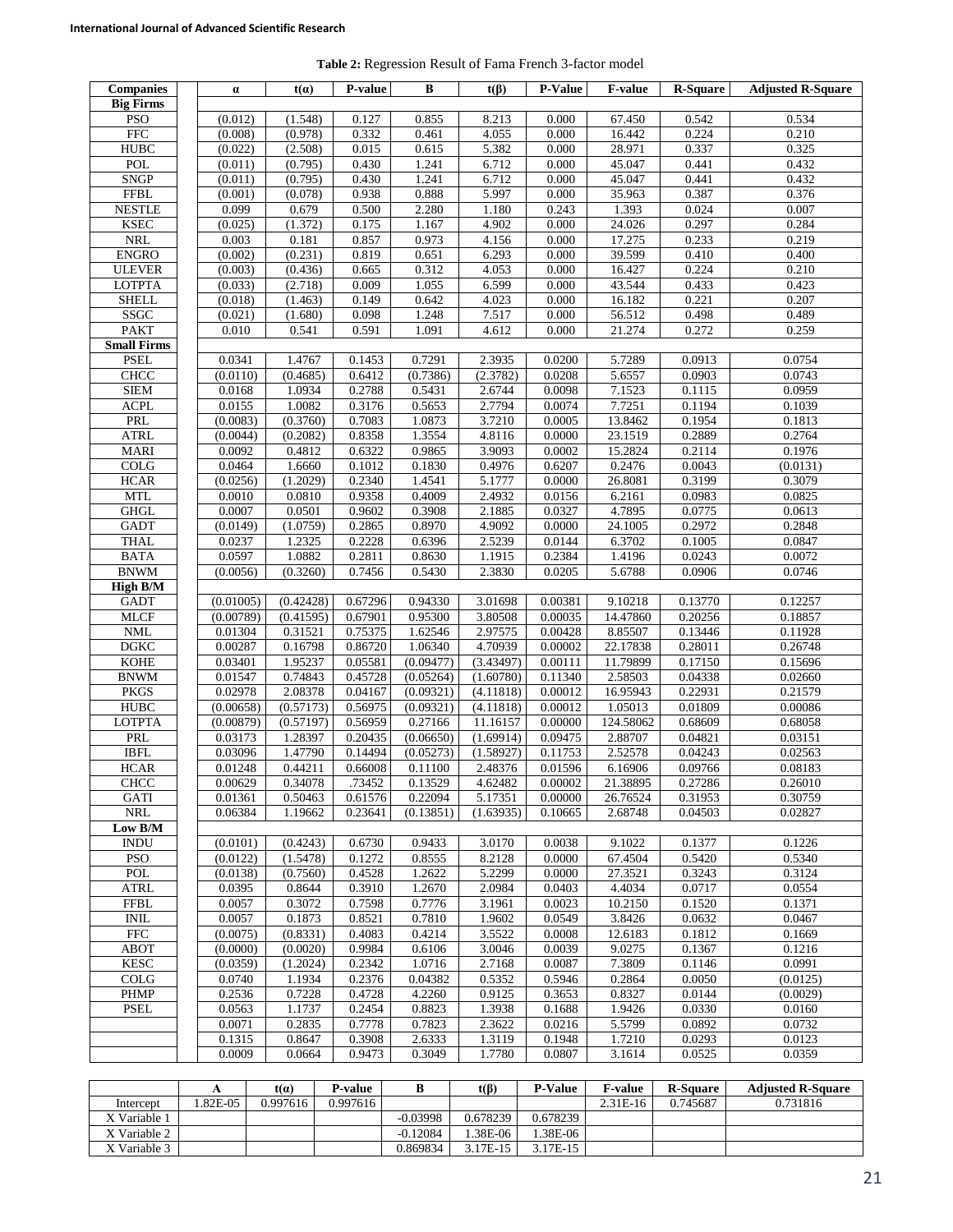#### **Regression outcome**

Table-1 shows regression result for fifty companies, which are listed in Karachi stock exchange. First we calculate average monthly returns from stock price. Using CAPM approach calculating parameters, R-square and P-values through simple regression, we are tracing the significance and insignificance of parameters through P-value, in table  $-1$ , out of fifty regression results there are five companies alphas (α) are insignificant and the rest are significant. CAPM approach strongly relies on alpha  $(\alpha)$ , but here out of fifty companies forty becomes significant and the rest is insignificant.

R-square  $= 0.62$ , means that 62.6 % variation in stock returns are due to explain variable and the rest are unknown.

Table – 2 shows the regression result of Fama  $\&$  French approach, taking two extra independent variables and one dependent variable. Arrangements are taking place on the bases of size premium (SMB) and book to market equity premium (BML), thirty companies are taking on the basis of size risk premium (SMB) and thirty companies are on the basis of book to market equity premium (HML).

Shows six companies alphas  $(\alpha)$  are insignificant and the rest are significant.

This result seems to same as CAPM result, both models are good to predict companies stock's return which are listed on Karachi stock exchange.

R-square  $= 74.5$  %, means that 74.5 variation in stock returns are due to explain variable and the rest is unknown, as compare to CAPM its good.

Regression result predicts, that the three factor model has good descriptive power because the model significant are trace here when  $\alpha$  is insignificant, and the calculation are made that all models are good, we can use these interchangeably. Different researches were conducted on the performance of CAPM and Fama & French stock valuation models, most of the studies recommended that Fama & French three factor model perform better than CAPM; our dilemma is observing that these models (CAPM and Fama & French) are same in performance; these models have the capability to outperform market.

# **Conclusion**

In this study, we scrutinize the effectiveness and performance of the two asset-pricing models CAPM and Fama & French three factor models applied to company's stocks listed on Karachi stock exchange. Fama & French three-factor model, which contains a market factor, size premium and book to market equity premium. Although Fama & French (1998) provide evidence for the international version of the model (i.e. when the factors are global), many practitioners and academics use a domestic version of this asset pricing model. Moreover, Griffin (2002) shows that the domestic three - factors model clearly outperforms the global model for the US, Japan, Canada and the UK. We are taking a sample of fifty Pakistani companies the result given us a clue that models which we are taking, have performed better.

Three accounting variables, size premium, book-to-market equity premium and market premium, enable us to capture the average returns over the period. CAPM and Fama & French three-factors models are correct to serve as proxy for risk. These models can be used as benchmark for portfolio performance evaluation by fund managers and investors. Fund managers and investors can evaluate their portfolios by comparing their portfolio returns to the benchmark model with similar size, book-to-market equity characteristics. If their portfolio returns are higher than the benchmark, they are able to outperform the market.

Fama & French locate the position of empirically un-explained elements of Sharp's CAPM, which have a little empirical evidence for implication. But our result shows that CAPM, Fama & French three actors model have good descriptive power.

Here we are taking fifty company's monthly average returns and three independent variables; calculate parameters, P-values and R-Squar through simple regression. The result showed that these models are performing well to calculate companies stock's returns listed on Karachi stock exchange, for the entire study period January 2003 till December 2012.

We are here comparing models on the basis of parameter  $\alpha$ (alpha), if  $\alpha$  (alpha) is insignificant the model is said to be correct. Tables at last show that six alphas for Fama & French 3 - factor model, five for CAPM model are insignificant, indicates that the two models performing well, and explanatory power of these models are probable.

The hypothesis which we have selected, that Fama & French three factors modes has better explanatory power than CAPM, come to fails. We have to checked the performance of asset valuation models (CAPM and Fama & French) by choosing fifty companies, listed on Karachi stock exchange, Our study proved that both stocks valuation models perform well, both have good explanatory power to forecast stock's return of companies listed on KSE (Karachi stock exchange). Therefore the hypothesis that Fama & French has better descriptive power than CAPM fails.

# **References**

- 1. Fama EF, French KR. The capital asset pricing model: Theory and evidence. The Journal of Economic Perspectives. 2004; 18(3):25-46.
- 2. Fama EF, French KR. The Cross-Section of Expected Stock Returns. Journal of Finance. 1992; 47:427-465.
- 3. Fama EF, French KR. Common risk factors in the returns on stocks and bonds. Journal of Financial Economics. 1993; 33:3-56.
- 4. Fama EF, French KR. Size and Book-to-Market Factors in Earnings and Returns. Journal of Finance*.* 1995; 50:131- 155.
- 5. Fama EF, French KR. Multifactor Explanations of Asset Pricing Anomalies. Journal of Finance. 1995; 51:55-84.
- 6. Fama E, MacBeth J. Risk, Return, and Equilibrium: Empirical tests. Journal of Political Economy. 1973; 81:607-636.
- 7. Ferson WE, Harvey CR. The Variation of Economic Risk Premiums. Journal of Political Economy. 1991; 99:385- 415.
- 8. Pettengil Sundaran, Mathur I. The conditional relation between beta and returns. Journal of Financial and Quantitative Analysis. 1995; 30:101-116
- 9. Sharpe WF. Capital asset prices: A theory of market equilibrium under conditions of risk. Journal of Finance. 1964; 19:425-442.
- 10. Basu S. Investment performance of common stocks in relation to their price earnings ratios: A test of the efficient market hypothesis. Journal of Finance. 1977; 32:663-882